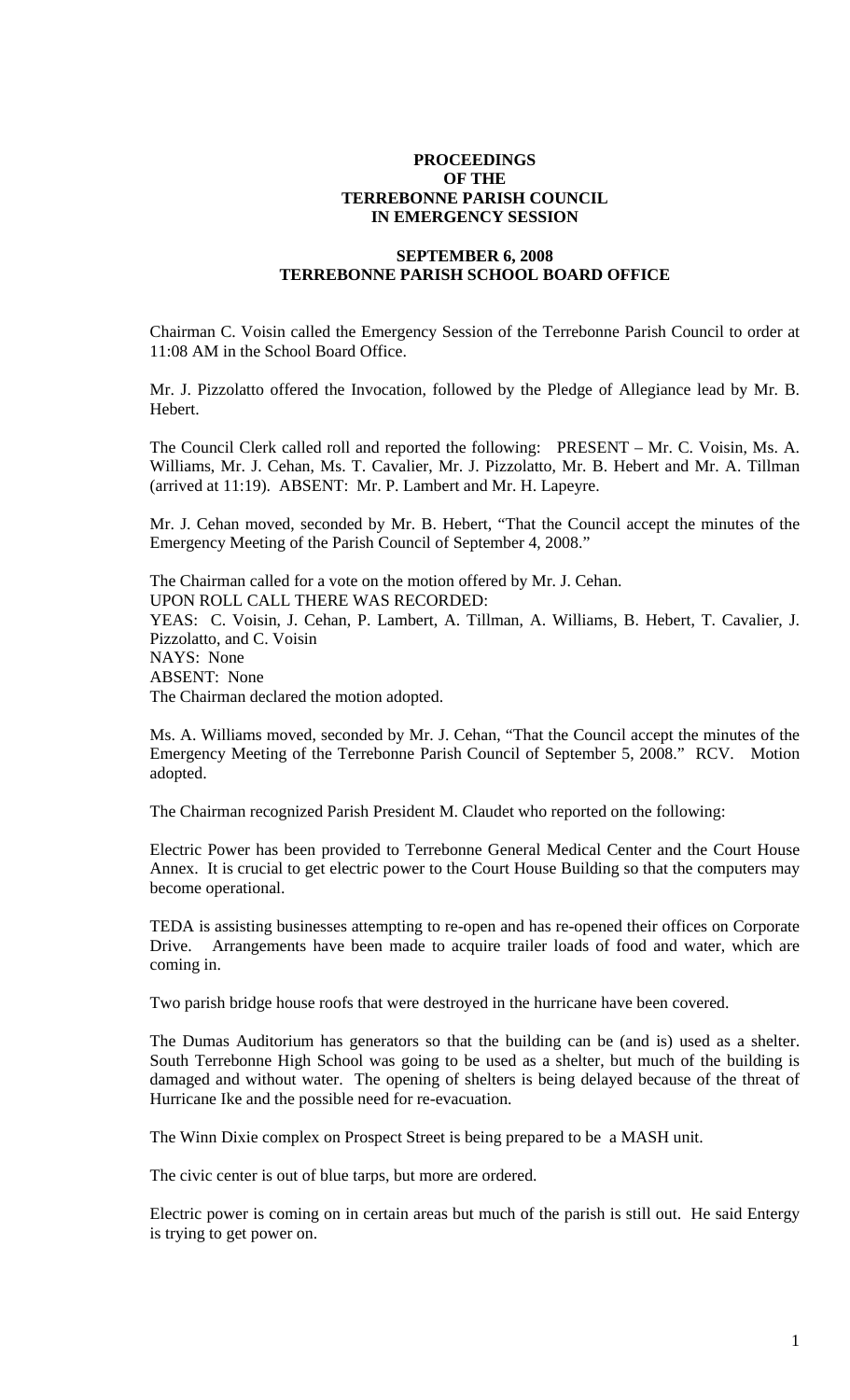Agricultural Report: Cattle will need hay and food and the sugar cane farmers are having a tough time.

Postal Service should begin today.

There are many charitable organizations in town to assist.

CLAYTON VOISIN: Water and electric service is available in upper Grand Caillou and Bayou Dularge has water service. He distributed a list of distribution sites for assistance by various charitable organizations. He also cautioned all Council members to be aware of unscrupulous businesses trying to scam the public.

JOEY CEHAN: There are several telephone poles down on Bayouside Drive near the Smithridge Pool. He also said that if the Government gets a generator for the Government Tower, we should keep it in the event Hurricane Ike come this way.

ARLANDA WILLIAMS: Everyone has been working together as a team and it has benefited the parish. She questioned FEMA's position on individual assistance.

COURTNEY ALCOCK: Said that the flier tells people how to get information and assistance from FEMA. Although the policy keeps changing, FEMA does provide re-imbursement hotels expenses. The FEMA website gives information on a list of hotels that accept FEMA credit. She went on to explain the difference between Blue Roofs (installed by FEMA) and blue tarps (material supplied to individuals to do the repairs).

She also mentioned that the Sales Tax Office is issuing occupational license permits to new businesses and is located on Corporate Drive.

ARLANDA WILLIAMS: Special needs people are retuning to the parish with no place to receive services. Ms. Alcock suggested that these people contact the Red Cross. The President suggested that these people stay at the special needs shelters. She asked about parts of a house in trees near the Government Tower and the need to remove it. It was suggested that individuals with debris removal on private property contact various volunteer groups to assist with clean up.

BILLY HEBERT: Who contacts AT&T to report phone outages? Mr. Claudet said that Mark Boudreaux with the Communications District is working communication lines. Mr. Hebert said that various doctors and medical facilities would like to return and become operational but are having problems with communications. It was stated that only  $5 \& 10 K$  generators are available for use at the present time, although the medical complex needs a much larger generator.

JOHNNY PIZZOLATTO: Power outages are still the main concern. Mr. Voisin said that SLECA is getting power and Entergy is trying. In response to Mr. Pizzolatto's question about FEMA re-imbursements, Ms. Alcock said that FEMA changes its policies, but direct contact to the FEMA number is best.

General discussion ensued that Hurricane Ike could enter the Gulf of Mexico on Monday and make landfall as early as Thursday. If people have to evacuate again, many do not have sufficient funds to leave again and pay for hotel/travel expenses.

COURTNEY ALCOCK: said that Mr. Pat Babin is in charge of Resource Distribution and could provide more information on resources. The EOC Center could be called and the information will be disturbed to the proper person.

ALVIN TILLMAN: Questioned the chain of command at the phone bank and stressed the need for one liason person to accept and distribute information. Mr. Voisin said that Mr. Earl Eues is that person. In response to his question, Mr. Claudet said that the only operational shelters at present are Houma Jr. High and Dumas Auditorium. Other sites are being evaluated. Mr.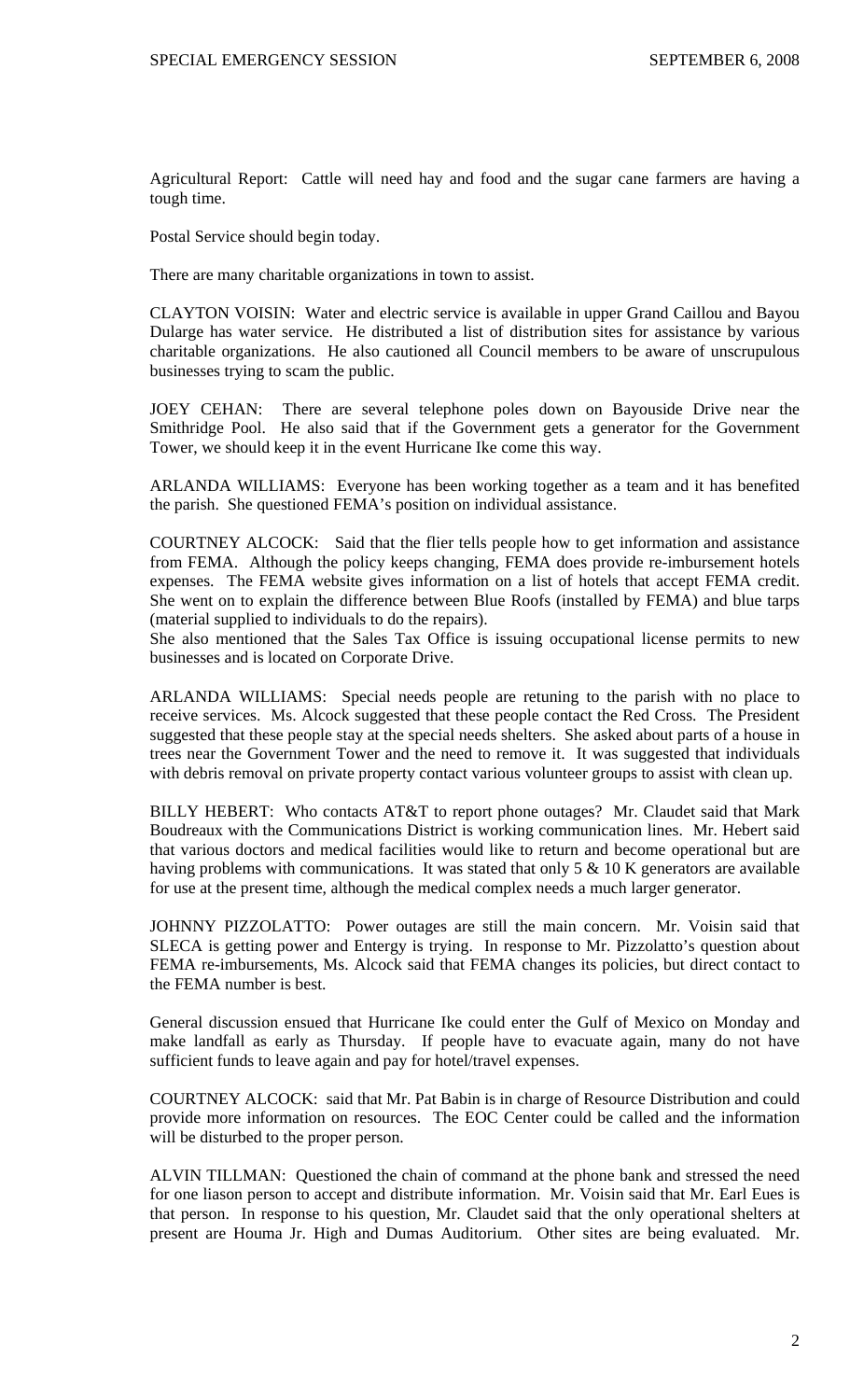Tillman said that a future evacuation may be problematic due to the bad experiences with this past event. He concluded by saying that the East side of Houma may have electric power as early as today.

TERI CAVALIER: Asked how the state gets involved with shelters. She also asked how shelter operators can assure that only people in need can enter the shelters. Mr. Claudet said that many people who came to the civic center to evacuate drove their own vehicles and drove themselves back home, but transportation was provided for those who didn't have a car.

She said nurses are being asked to volunteer services, but they must be authorized to do so for insurance reasons. Some Chabert nurse and doctors will be at the Winn Dixie MASH unit and in the back of the Chabert facility in the clinic units.

ARLANDA WILLIAMS: Unemployment assistance will be available to those people who have jobs, but are unable to work because of the businesses being closed.

JOEY CEHAN: Suggested that if Hurricane Ike comes this way, evacuees leave as early as 72 hours in advance to avoid problems.

TERI CAVALIER: Questioned how people will be informed of the approach of Hurricane Ike since most people are still without electric power to operate televisions, radios and computers, some still don't have phone service and few are receiving newspapers. She worried that no one would know to leave.

Ms. A. Williams moved, seconded by Mr. A. Tillman, "That the Council create a three person Cat 5 Team to prepare to inform the pubic of the need to evacuate should Hurricane Ike come to Terrebonne Parish."

The Chairman called for a vote on the motion offered by Ms. A. Williams. UPON ROLL CALL THERE WAS RECORDED: YEAS: C. Voisin, J. Cehan, P. Lambert, A. Tillman, A. Williams, B. Hebert, T. Cavalier, J. Pizzolatto, and C. Voisin NAYS: None ABSENT: None The Chairman declared the motion adopted.

The Chairman appointed Mr. A. Tillman, Mr. J. Cehan and himself to this committee. Ms. Cavalier suggesting using the fire districts to help in the distribution of information and, if need be, house to house calls.

CLAYTON VOISIN: Strongly suggested that the Government Tower be powered up before humidity, mildew and mold create greater problems. If employees come to work (which they must), they could get sick.

ARLANDA WILLIAMS: Said that she and Ms. Cavalier could work with Special Needs for evacuees.

COURTNEY ALCOCK: Said the OEC is assessing other sites for shelters, but if Hurricane Ike comes into the gulf, the Red Cross (that operates shelters) will leave for areas north of I-10.

JOEY CEHAN: Suggested that everyone look at the 5 day forecast for Hurricane Ike, which is on line.

The Chairman said that the next Emergency Meeting will be at 11:00 AM on Monday in the School Board Office.